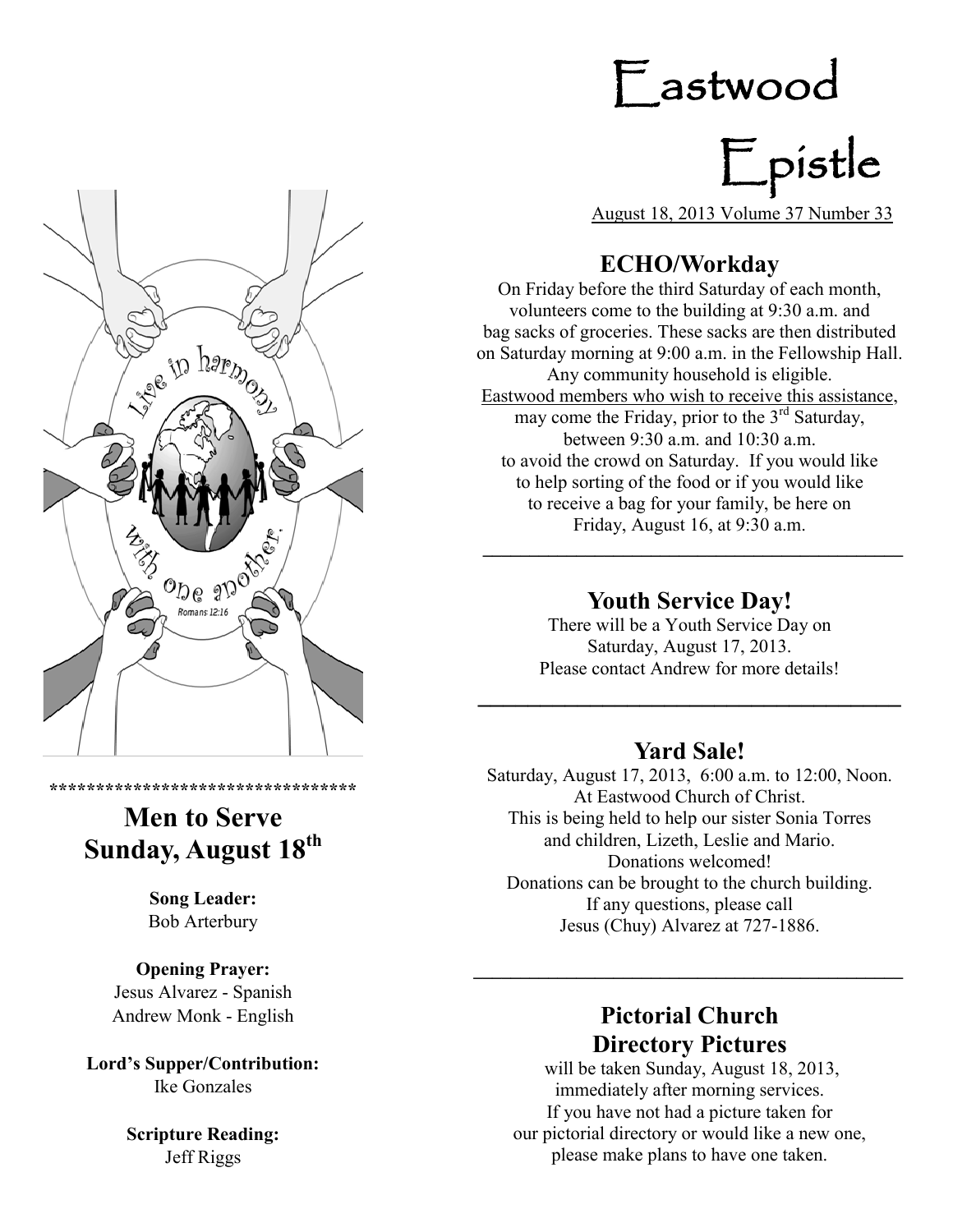*Together*

**When we start thinking about success**, we quickly think of financial success. Actually, God expects disciples to be good stewards of His wealth. Therefore, it if good to think about the money we control. It is not wrong to be wealthy.

Someone protests, "doesn't the Bible say money is evil?" No, it does not. It says, *For the love of money is a root of all kinds of evil.* **1 Tim 6:10** NIV Please note the underlined part. It is the love of money which is at the root of all kinds of evil.

All through the Bible there are instances of people of faith as good stewards who became wealthy. So, go on, do your best and wisest work and enjoy the blessing of the fruits of your labor. Just be a good steward.

#### **Be Productive**.

Hobbies are good, recreation is good, relaxing is good. But, when movies, TV, video games, Twitter or some other activity becomes a drain on our success, they are evil.

Listen on your Ipad, or car CD or tapes to books and talks that offer information for personal growth.

Organize your home and work space to remove distractions.

#### **Think like a good steward**.

Think positively about your fiscal situation. How can you improve on the job? How can you improve your spending and bill paying practice?

Don't hate money, it is a tool for you to use to the glory of God.

Appreciate what you have, that includes people, yourself and others.

Be up beat. People respond better when we are in a good mood. Those who constantly complain and whine are avoided and do not gain success.

*Charles M Clodfelter*

*Sunday Guests who registered - 9 Did you speak with them?*

**www.eastwoodchurchofchrist.org**

#### **Schedule of Services**

**Sunday Tuesday Wednesday**<br>Class - 9:00 A.M. Ladies Bible Class WNO meal - Sept -

Bible Class - 9:00 A.M. Ladies Bible Class WNO meal - Sept - May Worship - 10:00 A.M. 10:00 A.M. Bible Study 7:00 P.M.

#### **Area TV Programs**

Fridays: 7:00 P.M. Channel #38 (Cable Channel #16) Sundays: 5:00 A.M. Inspiration Channel (Channel #364 Direct TV)

### **Thank You**

#### Dear Eastwood!

I would like to thank all of the brothers and sisters at Eastwood for keeping me in your prayers and for mailing me those beautiful "Get Well" cards, and especially, to the Ladies Bible Class. All my love, Virginia Fraire

Girl!

#### **Baby Shower**

Ladies, you are cordially invited to a baby shower in honor of Fernanda Arumbula on Sunday, August 18, 2013, from 2:00 p.m. to 5:00 p.m., at the home of Lori Ontivieros, 8821 Dirk, El Paso, TX. Gift cards only and a Money Tree will be available. If any questions, please see Lori Ontiveros or Lulu Ochoa.



Sunday, August 18<sup>th</sup> - Mike & Teri Dove Sunday, August  $25<sup>th</sup>$  - Junie & Susie Chavez

**Sunday, August 18, 2013 Speaker** - Charles Clodfelter **Sermon Topic** - *Revelation: Kingdom on this Earth* **Scripture** - Revelation: 20:1-3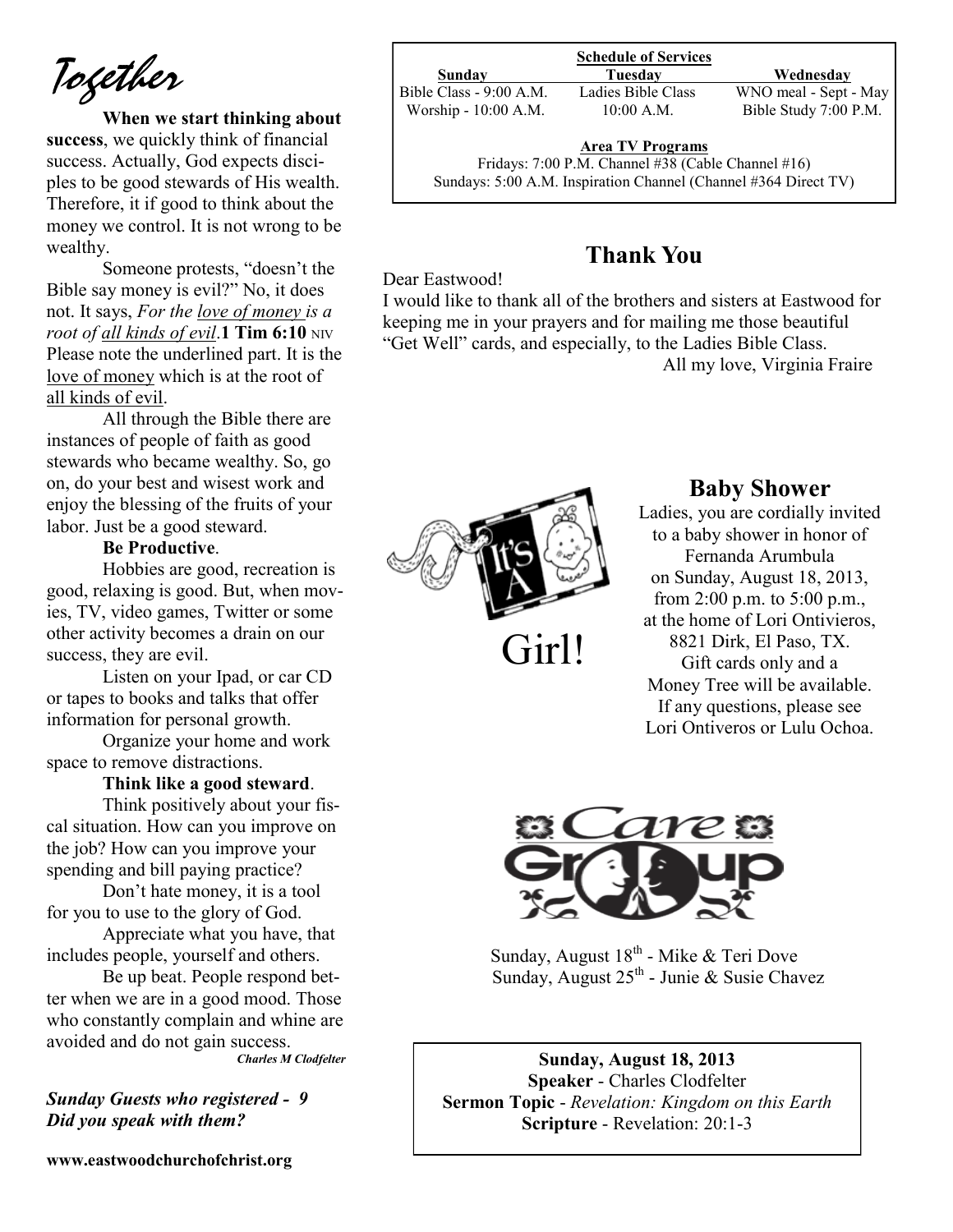

God never intended for you to live out the journey of your spiritual life alone. When you got connected to Christ, you also became spiritually connected to everyone else who is in Christ. *"We, who are many, are one body in Christ, and individually members of one another"* (Romans 12:5). We are permanently joined together and deeply need each other, whether you are married or single if Jesus is your Lord, (which He is) the church is

your spiritual family, so you need to be faithful to His church.

If you are new to the church, or you have been burned by so-called Christians in the past, we beg that you give us a chance to get to know you and work together. There are wonderful people who love God and love each other among us in church. People who will cheer for your hopes, encourage your dreams, celebrate your joys, and stand by with you in the emergency room or even weep with you at a funeral. God wants all believers in Jesus Christ to stay closely connected to one another.

If you at the age of 18-27, we invite you to help us encourage many who cannot find their place in church. Be at the Fellowship Hall on Friday at 6:30 p.m. We just want to dream big. Please do call me at 588-9304 or Gloria at 588-6438, if you are planning to attend. Paul

**\_\_\_\_\_\_\_\_\_\_\_\_\_\_\_\_\_\_\_\_\_\_\_\_\_\_\_\_\_\_\_\_\_\_\_\_\_\_\_\_\_\_\_\_\_\_\_\_\_\_\_\_\_\_\_\_\_\_\_\_\_\_\_\_\_\_\_\_\_\_\_\_\_\_\_\_\_\_\_\_\_\_\_\_\_\_\_\_\_\_\_\_**



 **Happy Birthday!** August 21 - Rosa Lina Veilleux August 21 - Ashley Williams August 22 - Norman Ontiveros August 23 - Noemi Delgado August 23 - Logan Boles August 24 - Jesse Lopez August 24 - Adrian Zamora





August 18 Isaac & Marisela Gonzales

 **Nursery Helpers for Sunday, August 18, 2013** Yoly Rodriguez and Yolanda Rodriguez



**Gal 6:10** "Therefore, as we have opportunity, let us do good to all people, especially to those who belong to the family of believers." NIV

First century Christians were frequently cut off from family and friends when they became disciples of Christ. Isolated from those who been in their support system, their relationships with fellow disciples became extremely important. Paul admonishes the disciples in Galatia to be kind to everyone in the name of Jesus, but he emphasizes, "especially unto them who are of the household of faith." KJV Their church family was important to disciples in the First Century.

Twenty-first century disciples frequently treat the church family as an afterthought. Our lives are not centered around Jesus and His church. It is no longer considered His church, but our church. As such, we dismiss, skip, forget church activities and consider unimportant the need to grow the church. Too often, we have changed our thinking about the Lord's body, so that we treat it as just one of the social activities in our lives. Usually, it is not very high on our list of social activities.

What can you do today, right now that will show your love to those of the "household of faith? Don't wait, take action. Be a blessing in the life of a fellow child of God. You can do it, I know you can.